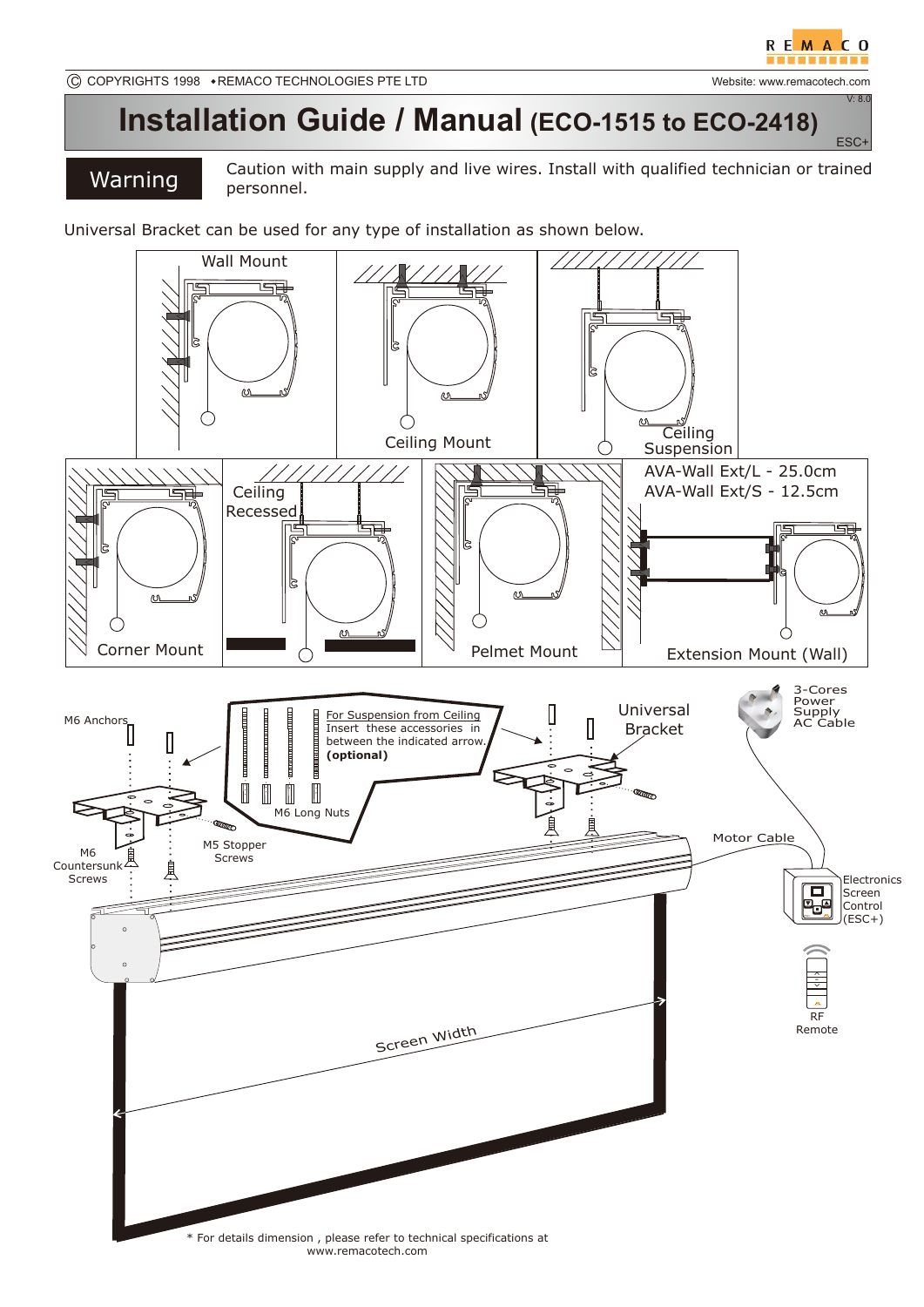





\*\*Warranty void if damaged is caused by inappropriate use